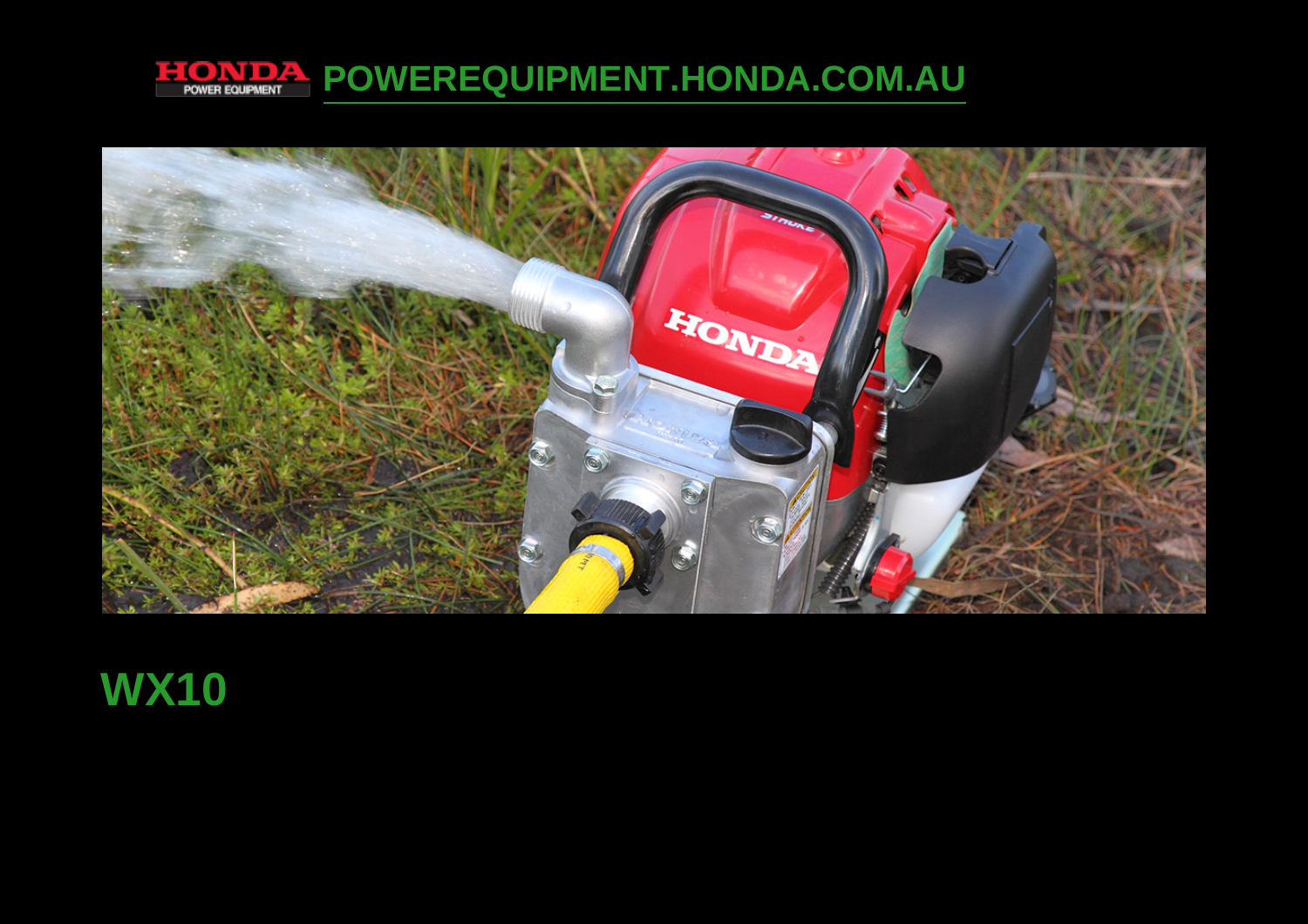The powerful WX10 is an economical 1" volume pump with a 36m headthat delivers a maximum of 140 litres per minute.

## **INTRODUCTION**

#### **LIGHTWEIGHT & POWERFUL**

A portable and versatile pump, the WX10 is able to handle large volumes of clean water, making it ideal for irrigation, drainage, general purposecleaning and many other applications.

It's powered by Honda's Generation II mini 4-Stroke GX25 engine, a leader of its class and the same engine that powers many of Honda's handheldproducts.

Featuring an economical 1" volume pump, a maximum suction head of 8m and a total head of 36m, it delivers up to 140 litres of water per minute.

#### **EASY & FRIENDLY**

Like most Honda Power Equipment products, the WX10 starts first time, every time with Honda's famous one pull easy start system.

Being powered by a long-lasting, efficient Honda engine, you'll never have to mix oil and petrol again.

That makes the WX10 an environmentally-friendly Volume Pump with low emissions, less noise than the competition and low fuel consumption.

#### **HONDA PUMP RANGE**

Honda Water Pumps offer a level of uncompromising performance to a wide variety of water transfer applications.

Designed for easy starting, priming and dependable service, used throughout the world for over 20 years, Honda water pumps have earned areputation for unsurpassed reliability and performance.

These pumps are known for their durable construction, quality engines and easy portability; features that apply to all categories of Honda pumps.

#### **WARRANTY**

All Honda pumps come with an impressive 4 Year Domestic Warranty and 1 Year Commercial Warranty, giving you added peace of mind.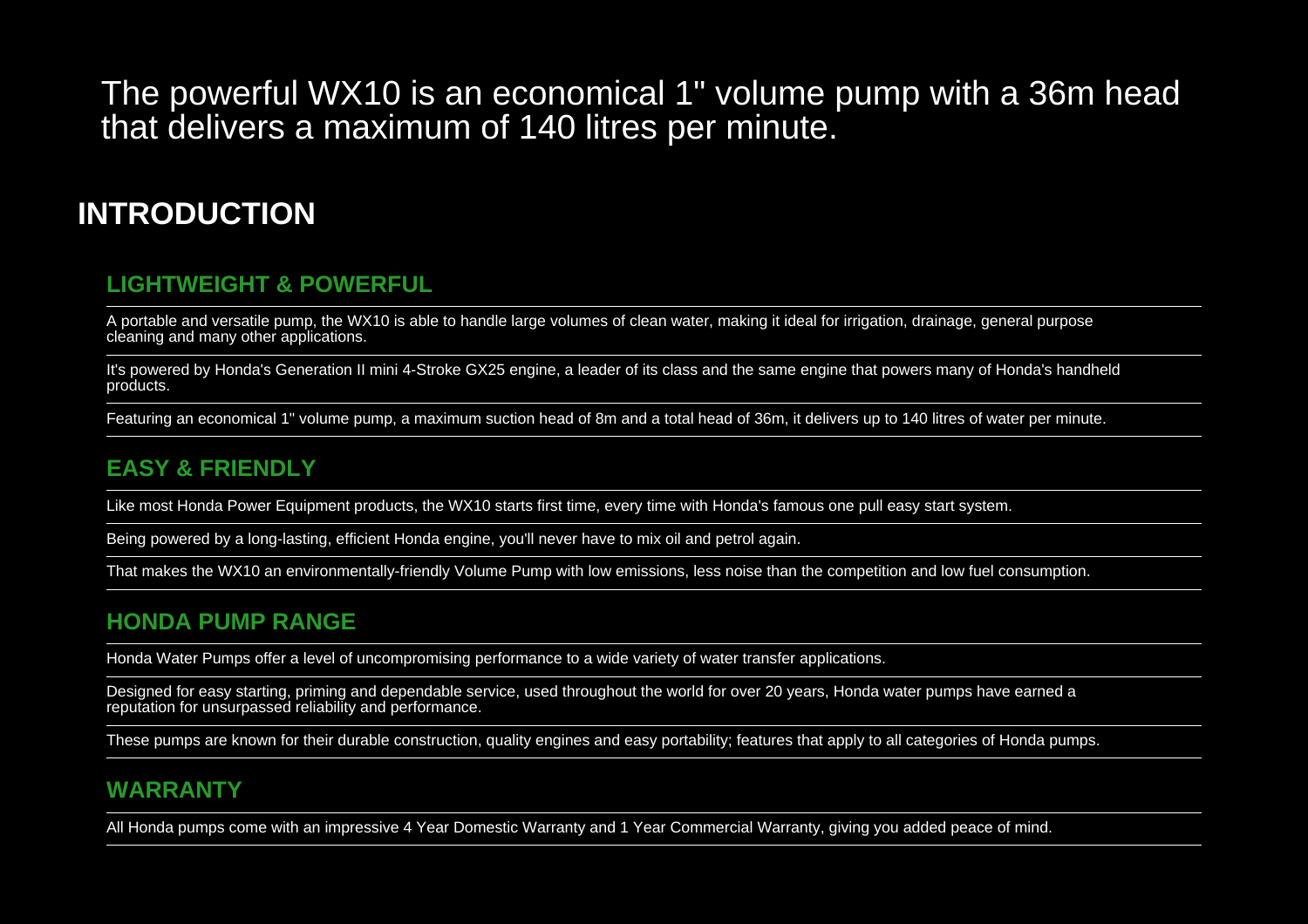When combined with a network of over 400 authorised independent dealers around Australia, you've got some serious back-up with a Honda pump.

There's no question; if you're after a quality investment that won't let you down, the Honda WX10 is just the pump for you.

## **SPECS**

#### **SPECIFICATIONS**

| <b>ENGINE</b>                             | GX25         |
|-------------------------------------------|--------------|
| <b>DISPLACEMENT (CC)</b>                  | 25cc         |
| <b>FUEL TYPE</b>                          | Unleaded     |
| <b>FUEL TANK CAPACITY</b>                 | 0.55 litres  |
| <b>FUEL CONSUMPTION</b>                   | $0.54$ l/hr  |
| <b>TOTAL HEAD</b>                         | 36m          |
| <b>SUCTION HEAD</b>                       | 8m           |
| <b>MAXIMUM PUMPING</b><br><b>CAPACITY</b> | 140 litres   |
| <b>SUCTION PORT DIAMETER</b>              | 25mm         |
| <b>DISCHARGE PORT</b><br><b>DIAMETER</b>  | 25mm         |
| <b>MAXIMUM PUMPING</b><br><b>CAPACITY</b> | 140 l/min    |
| <b>SELF PRIMING TIME (AT 5M)</b>          | 80 sec at 5m |